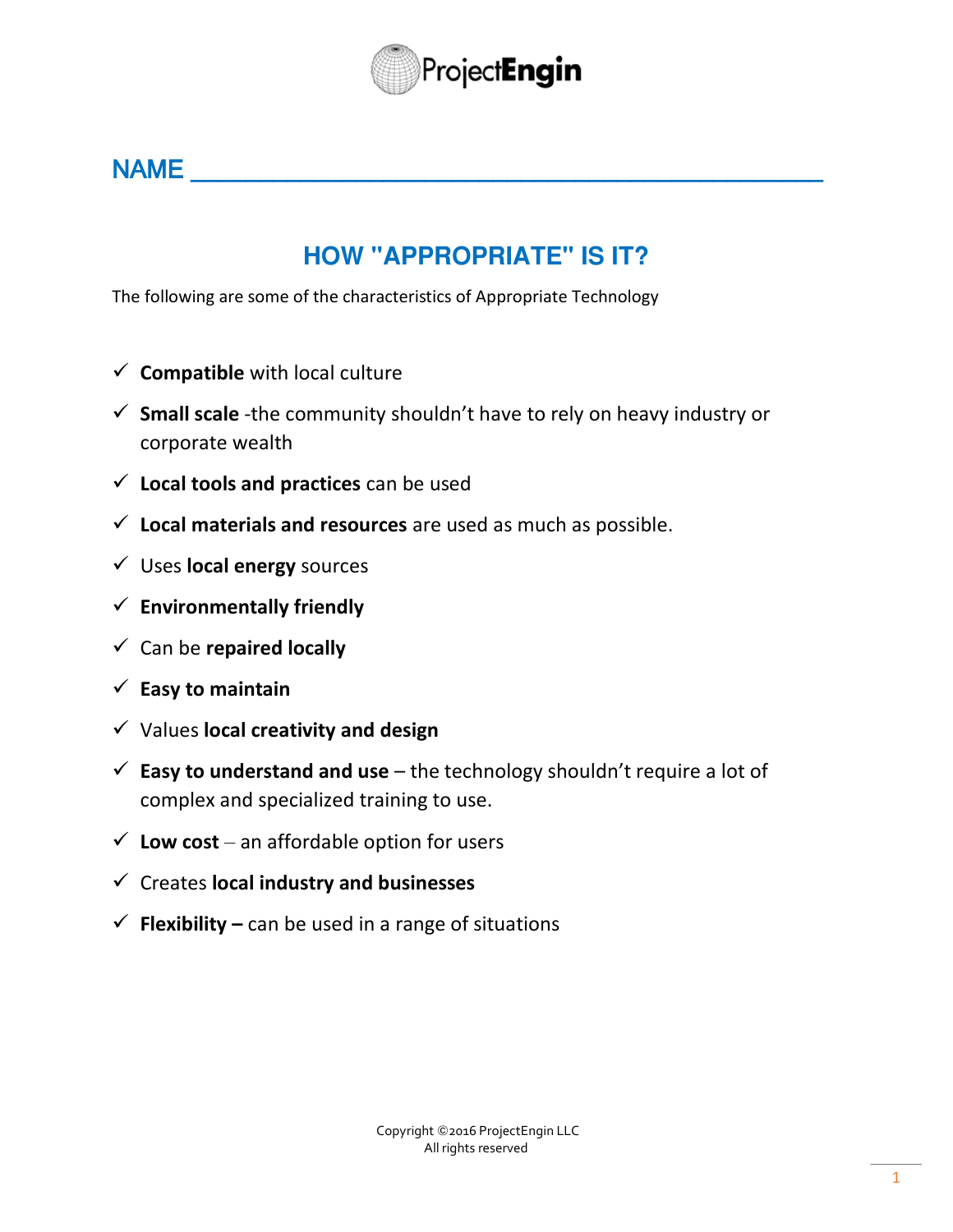

**Please read the following case studies (stories) on line and then summarize what you have learned on the AT (Appropriate Technology) Wheels by doing the following:**

1. Write the name or a description of the technology in the center

2. In the smaller spaces in the middle area, choose at least 5 characteristics from the above list that you think are represented in the technology. You may use up to 8.

3. Use the outermost spaces to write a phrase or sentence explaining what was done or used to meet that characteristic.

The case studies can be found here:

#### **Case 1**

**[http://practicalaction.org/docs/education/practical-action-bangladesh-floating](http://practicalaction.org/docs/education/practical-action-bangladesh-floating-gardens.pdf)[gardens.pdf](http://practicalaction.org/docs/education/practical-action-bangladesh-floating-gardens.pdf)**

More detailed information can be found here:

<http://practicalaction.org/floating-gardens>

#### **Case 2**

**[http://practicalaction.org/docs/education/practical-action-zimbabwe](http://practicalaction.org/docs/education/practical-action-zimbabwe-microhydro.pdf)[microhydro.pdf](http://practicalaction.org/docs/education/practical-action-zimbabwe-microhydro.pdf)**

More detailed information can be found here:

<http://practicalaction.org/micro-hydro-power>

Copyright @2016 ProjectEngin LLC All rights reserved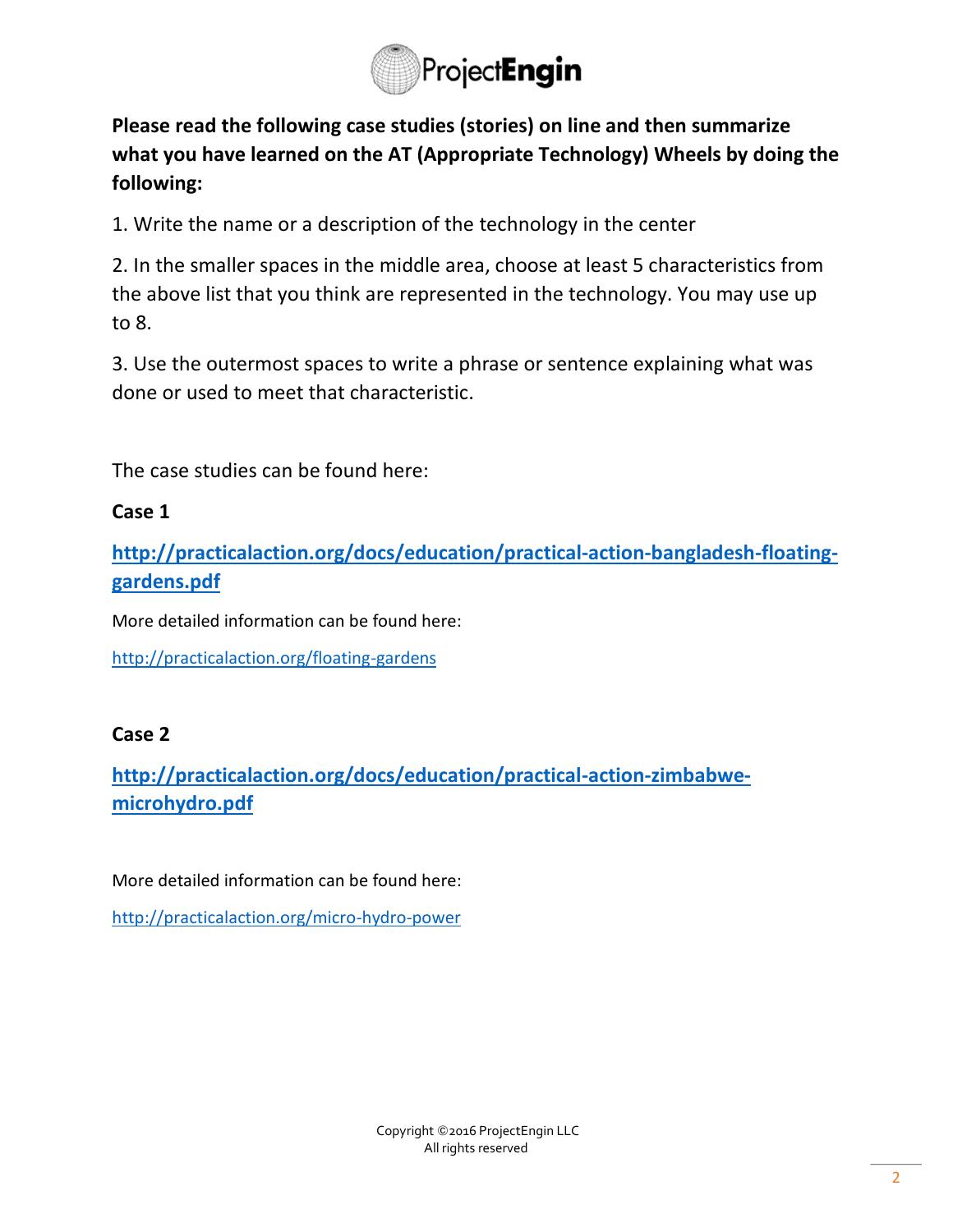

# The AT Wheel

## Case 1



Copyright ©2016 ProjectEngin LLC All rights reserved